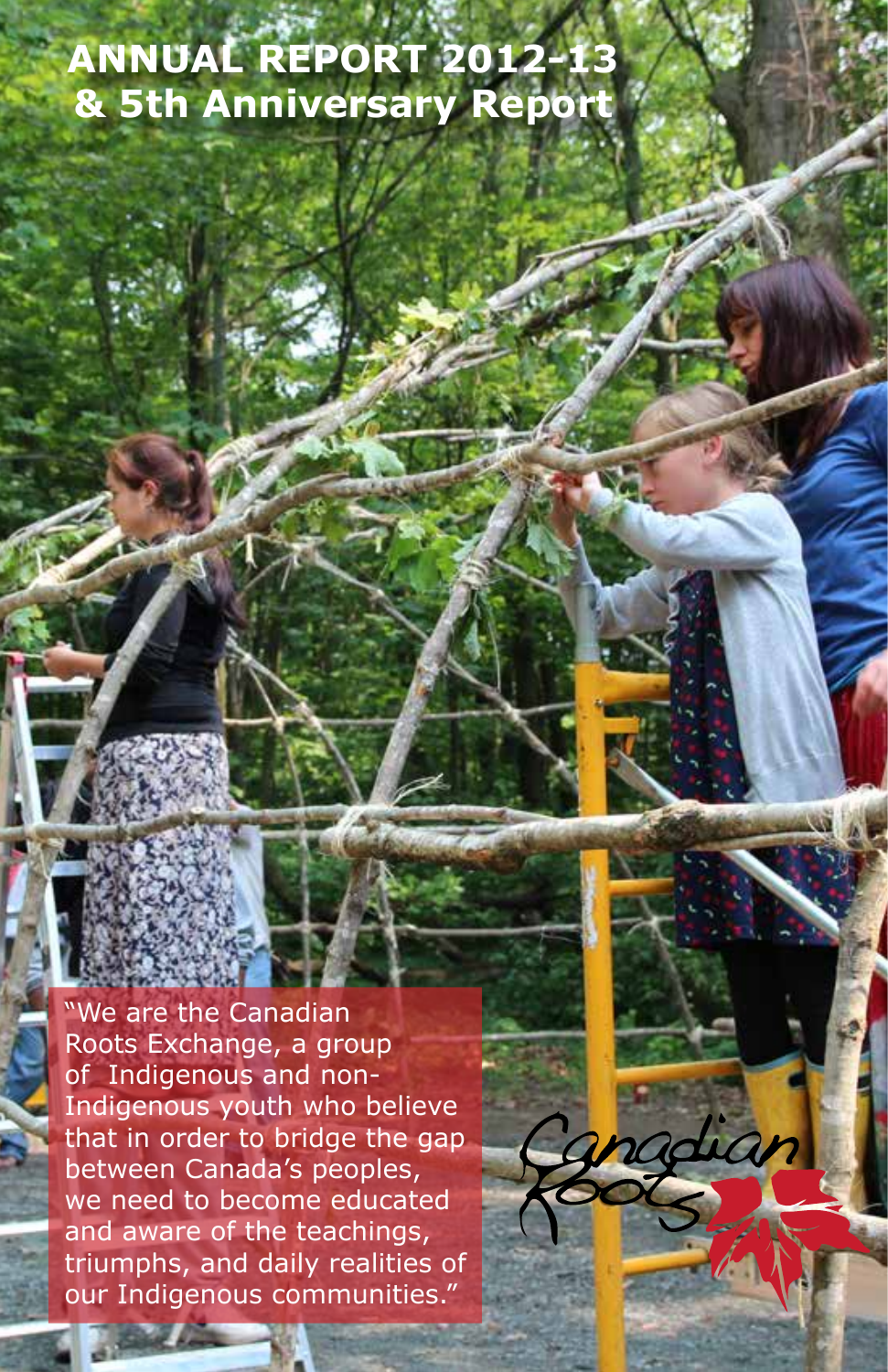## **WHO WE ARE**

Canadian Roots Exchange is a registered charity (registration number 832296602RR0001) that provides Indigenousbased leadership, learning and reconciliation experiences to every youth that participates in our programs. CRE organizes four main types of activities: exchange programs, workshops, conferences, and inter-generational community events. Central to CRE programming is the need to bring together Indigenous and non-Indigenous youth. Regardless of the activity, we believe that having dialogue is necessary to foster understanding and reconciliation.

design and layout by Emily & vibhor

#### **MESSAGE FROM THE BOARD CHAIR**

Ahneen all young people, our alumni, and those we have yet to meet. I want to thank you for the past five years of adventure, hilarity, and learning. We are all life-long learners at our very best, and I have and continue to learn so much from all of you. Together, we have travelled the length and breadth of Canada, we have laughed, we have cried, we have fought, and we have made up because that's what people who care deeply do. We have met some truly amazing people on our journeys together,



been awed by way awesome Elders, been entertained by drums, flutes, and through simple guitars and song. We have learned even where there is pain there is an abundance of joy and the gift of sharing. We have eaten at many tables, some humble and some overflowing with the largesse of pomp and circumstance. We have given and we have taken, and through it all we have all learned to be truly grateful. What an opportunity, what a challenge and what a contribution we have all experienced and expressed. The Canadian Roots Exchange has been a singularly significant way to spend my time and effort, extending my hand and my heart to the youth of Canada, bringing people together, and sharing in the building of positive mutual relations and a better Canada.

I continue to share my experience with each of you everywhere I go, and I invite anyone who will listen to join us and meet the Indigenous peoples of this country in their own homes, communities, and on their own terms. We have much work to do to ensure there is a deeper understanding and respect for each other everywhere. We have met many young people who will one day sit as policy makers, lawyers, judges, and more importantly, who will parent the next generation. Thank you, each one of you, for everything you have contributed, for the time you have taken, for your hopes and dreams, and for the gifts you have shared with me and with those you have met through this organization. I am looking forward to the next five years of travel, engagement, learning, and the meals we will share as we explore and build a Canada we can all be proud of.

Cynthia Wesley-Esquimaux, Chair, Canadian Roots Exchange Thunder Bay, Ontario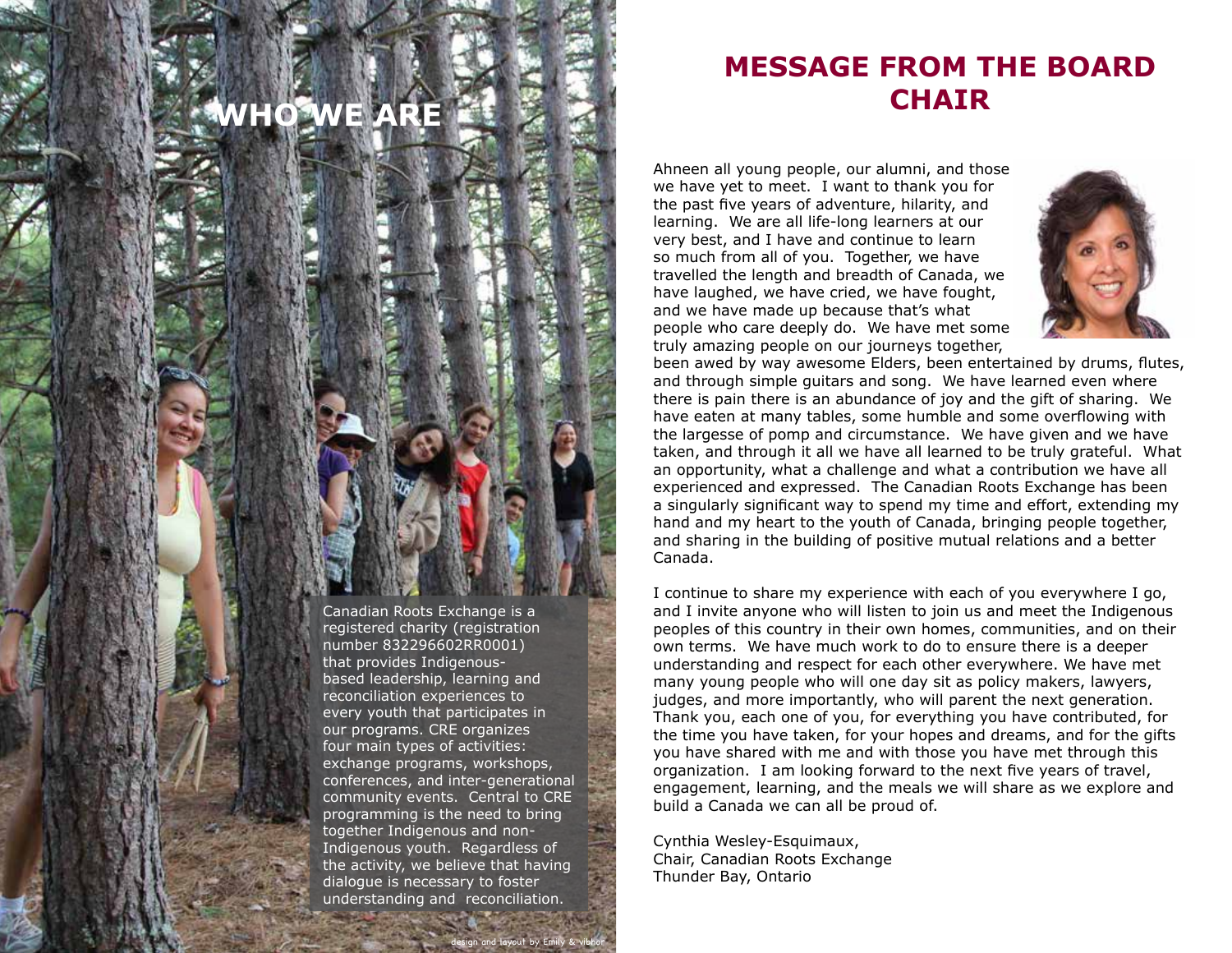*"So, together we travel to cities, towns, and traditional territories across Canada in an effort to break down stereotypes, open a dialogue, and build honest relationships between Indigenous and non-Indigenous people living on this land.*

> Who we are Our Philosophy

Impact to Date 2 Major Milestones Youth Engagement Community Impact

Youth Spotlight 6

Activities 8 **Exchanges**  Interactive Workshops Conferences and Gatherings Community Events

Our Team 14

Our Supporters 15

Audited Financial Statements 16

Looking Forward 18

How You Can Help Us 19

#### **OUR PHILOSOPHY**

1. **Building networks of knowledge and understanding** between and amongst Indigenous and non-Indigenous youth and with Indigenous communities across Canada.

2. **Seeking equal representation** of Indigenous and non-Indigenous peoples in every level of the organization.

3. **Leading through our youth**, from visioning and planning, to implementing programs, and evaluating our progress.

4. **Practicing what we preach** as we learn the ways of life and teachings of our host communities.



5. **Creating safe spaces for dialogue** in all our programs, because we understand the importance of honest and open discussion.

6. **Discovering positive realities** and understanding and appreciating the strengths of First Nations, Inuit and Métis communities and Indigenous peoples.

7. **Including Indigenous world views** in every day thought, because we promote the relevance of Indigenous teachings for all individuals and communities.

8. **Having fun together**, because laughter is one of the best ways to build relationships.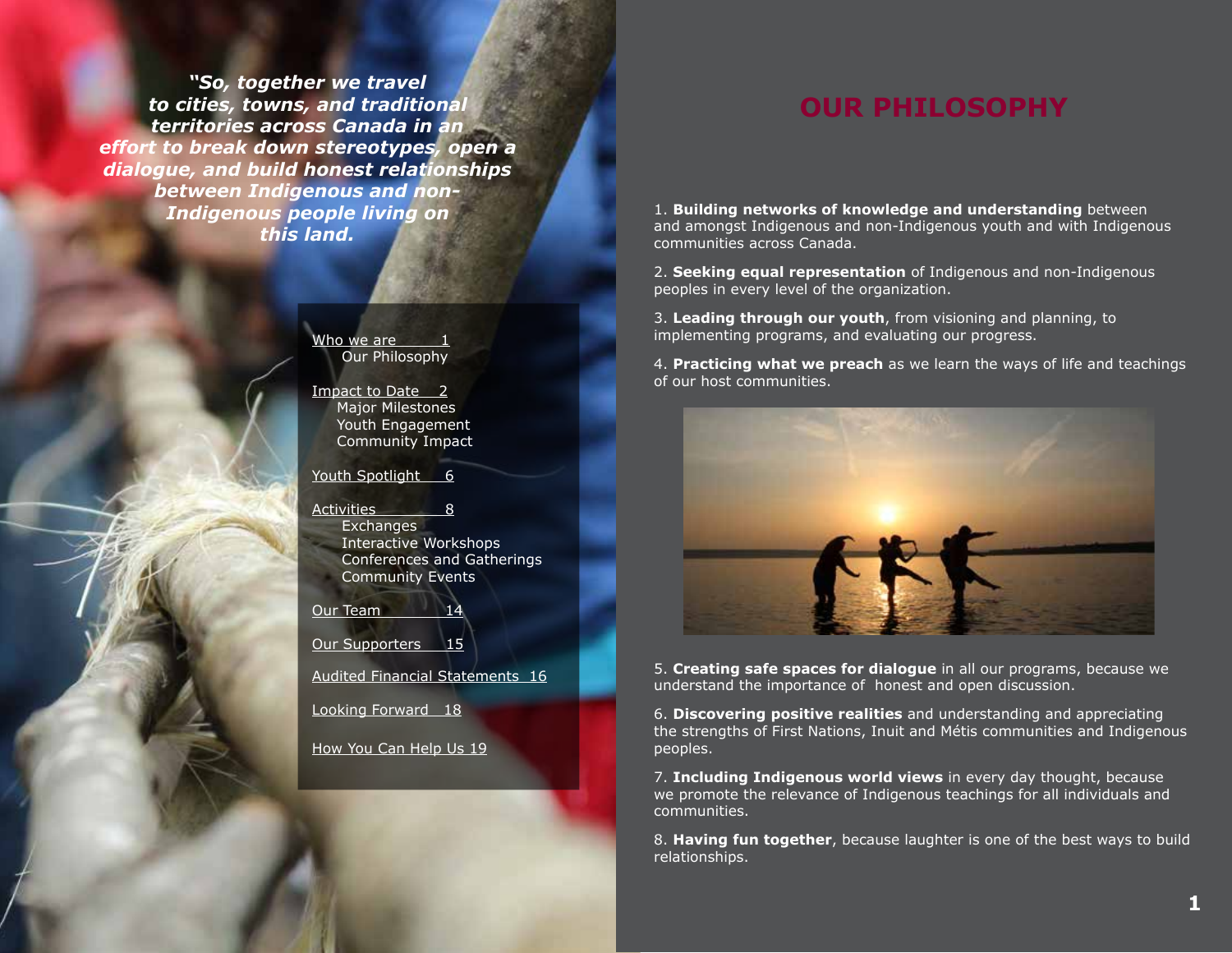#### **IMPACT TO DATE MAJOR MILESTONES**

Canadian Roots Exchange was **founded.** 2008

CRE's inaugal exchange across the Canadian Shield involving a group of Indigenous and non-Indigenous youth takes place. Shortly after, **"Shielded Minds"**, a groundbreaking film documenting the group's journey provides viewers with a new appreciation for Indigenous communities. 2009

CRE releases "Journey to Oz", a documentary film of youth witnessing the struggles, realities, and the enduring hope of the community in Mishkeegogamang First Nation. 2010

CRE organizes the youth component of the T**ruth and Reconciliation Commission in Toronto** called "The Meeting Place". Youth from Ontario and Quebec participate in 2 day of training and reconciliation sessions with CRE's Chair and several Elders. A short film was produced to capture the learnings of the youth and their messages of hope with the survivors of the Government Run Residential School System. 2012

> CRE pilots its **Youth Reconciliation Initiative** with trained youth facilitators forming 5 teams across Canada. Youth leaders were trained with a focus on reconciliation and conflict resolution and ways youth from First Nations, Inuit and Métis communities can make connections and linkages with other cultural communities.

CRE hosts its first **National Youth Conference** in Saskatoon, Saskatchewan. The conference which was fully facilitated by youth for youth allows participants to gather and dispel stereotypes, resolve conflicts and facilitate reconciliation amongst and through youth.

CRE expands its Youth Reconciliation Initiative to include 9 teams of youth working in 7 different provinces and territories. Teams will reach over 800 youth across the country through exchanges, workshops and gatherings in their regions.

#### **Youth Engagement & Community Impact**

In the past 5 years, Canadian Roots Exchange has successfully implemented **30 exchanges** or forums and produced 2 documentaries. To date over **1,500 youth** have participated in CRE programs. In our short history, we have organized youth activities in 10 different provinces or territories and interest in our programs continue to grow.

Canadian Roots Exchange engages active youth volunteers who are critical to our programming. As part our Youth Reconciliation Initiative, teams of Indigenous and non-Indigenous youth are provided with training and support to lead activities in their regions. These teams will be organizing exchanges and other local activities to reach youth in their communities. CRE engages **30 active volunteers** in different parts of the country. Collectively, our youth volunteers contribute over **2,000 volunteer hours** annually.

We are currently expanding our presence in different parts of the country through active teams of youth.

#### **CRE ACTIVE YOUTH RECONCILIATION TEAMS 2013-14**



2012

2013

2013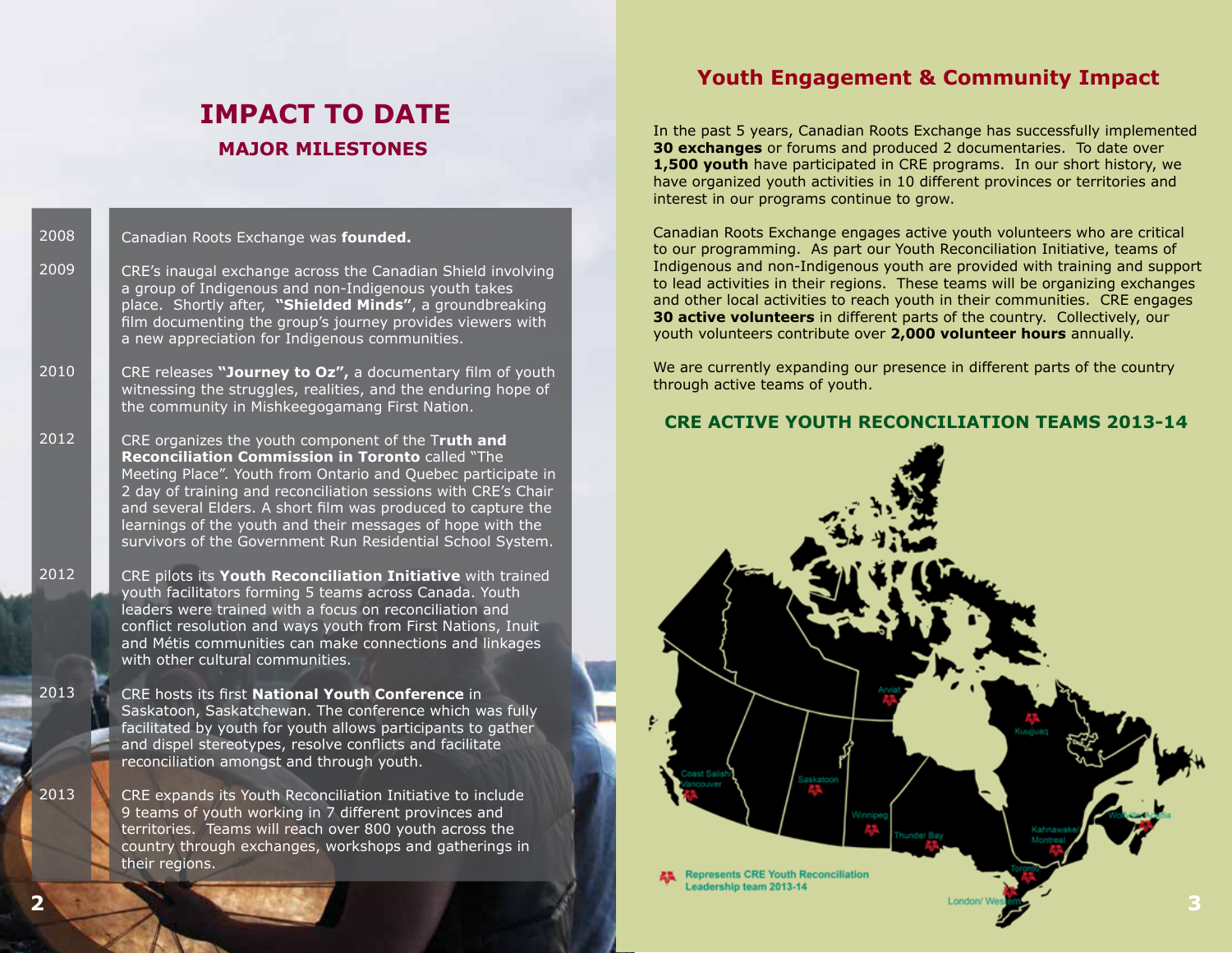**SPOTLIGHT**

*"Canadian Roots really helped eradicate any stereotypes I might have had...The organization helped humanize Indigenous issues and shed light on Canada's murky past."*

 *Ishita Petkar, 19 Toronto*

Kitchenumaykoosib Inninuwug (KI) First Nations June Event

![](_page_4_Picture_4.jpeg)

represented CRE alongside 41 other Canadians to learn from the youth of rest of the integration of the second community catalities and community contribution of the second of the second community contribution of the second In June 2013, youth from Kitchenumaykoosib Inninuwug (K.I.) First Nation launched an open call for invitations to Canadians to live in their community during National Aboriginal Week. Visitors had the privilege of living with local families in their homes for a week to see first-hand the living conditions on the reserve and to break down stereotypes that divides Indigenous and non-Indigenous peoples. Two of CRE's active youth volunteers (Tamara Pokrupa-Nahanni and Emily Gwun-Shun Lennon) K.I. and their messages of hope and community spirit. **4 7 5**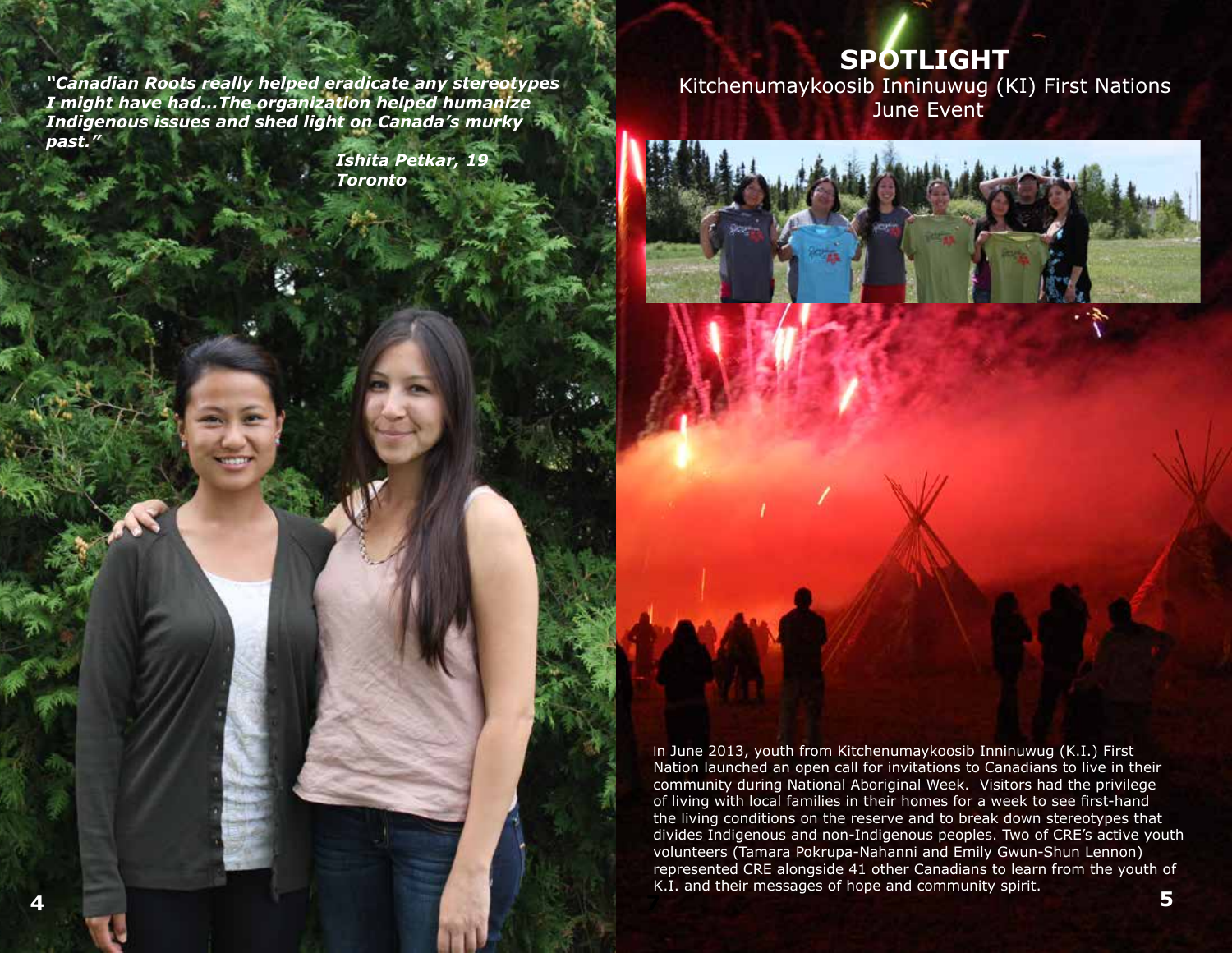## **YOUTH FOCUS**

#### **Kerri Tattuinee** 25, Rankin Inlet, Nunavut & Wolfville, Nova Scotia

#### **In what capacities have you been involved with Canadian Roots?**

I was a panelist on the "Young Community Leaders" panel as well as a presenter at the 2013 National Conference. I am a current Youth Reconciliation Leader working out of Acadia University.

#### **How did being in these roles**  influence you?

I realized more than ever that we need more opportunities to learn these practical skills, and to network amongst youth ourselves, to share and learn from each other's stories

and perspectives, as different or as similar as they may be. I have brought other perspectives and ideas in to my work, and will utilize my newly formed friendships for the mutual betterment of our lives as young Canadians.

#### **Has your experience with the organization influenced your perspective on Indigenous issues and/or the country and its history?**

Canadian Roots was an eye opening experience to realize the experience of Indigenous Peoples outside of my own understanding of Inuit communities, and the realities we face as northern peoples. I look forward to more interactions with such engaged young people, and the opportunity to share this story with my other Canadians who are willing to learn some things they haven't ever had any exposure to. This is an important piece to the 'puzzle' or mosaic our great country is made of.

#### **Emily Gwun-Shun Lennon** 23, Montreal & Edmonton

#### **In what capacities have you worked with Canadian Roots?**

I joined the Montreal team as a Youth Reconciliation Leader in fall 2012. I participated in the "Young Community Leaders" panel and presented at the national conference in March 2013. I also had the privlege of being a representative of CRE at a national gathering organized by youth in Kitchenuhmaykoosib Inninuwug in June 2013.

![](_page_5_Picture_13.jpeg)

#### **How have these roles influenced you?**

Not only has this experience reminded me of the influence that youth can engender, but also showed me the importance of fostering real relationships between people across the country. I have learned a great deal from my fellow youth leaders. Canadian Roots has given me the opportunity to develop new skills that I can then bring back to my community.

#### **How has your view and connection to Indigenous communities changed as a result of your involvement with Canadian Roots?**

Canadian Roots was instrumental in facilitating my ongoing quest to understand what 'reconciliation' and 'decolonization' mean. It has given me a new, more critical, lens with which I can peer into Canadian history as a non-Indigenous youth. It also forces me to be more reflexive and consider how my own ancestors fit into this history. Working with Canadian Roots is proof that, little by little, people of all backgrounds are coming together to learn from one another and to make positive, sustainable change.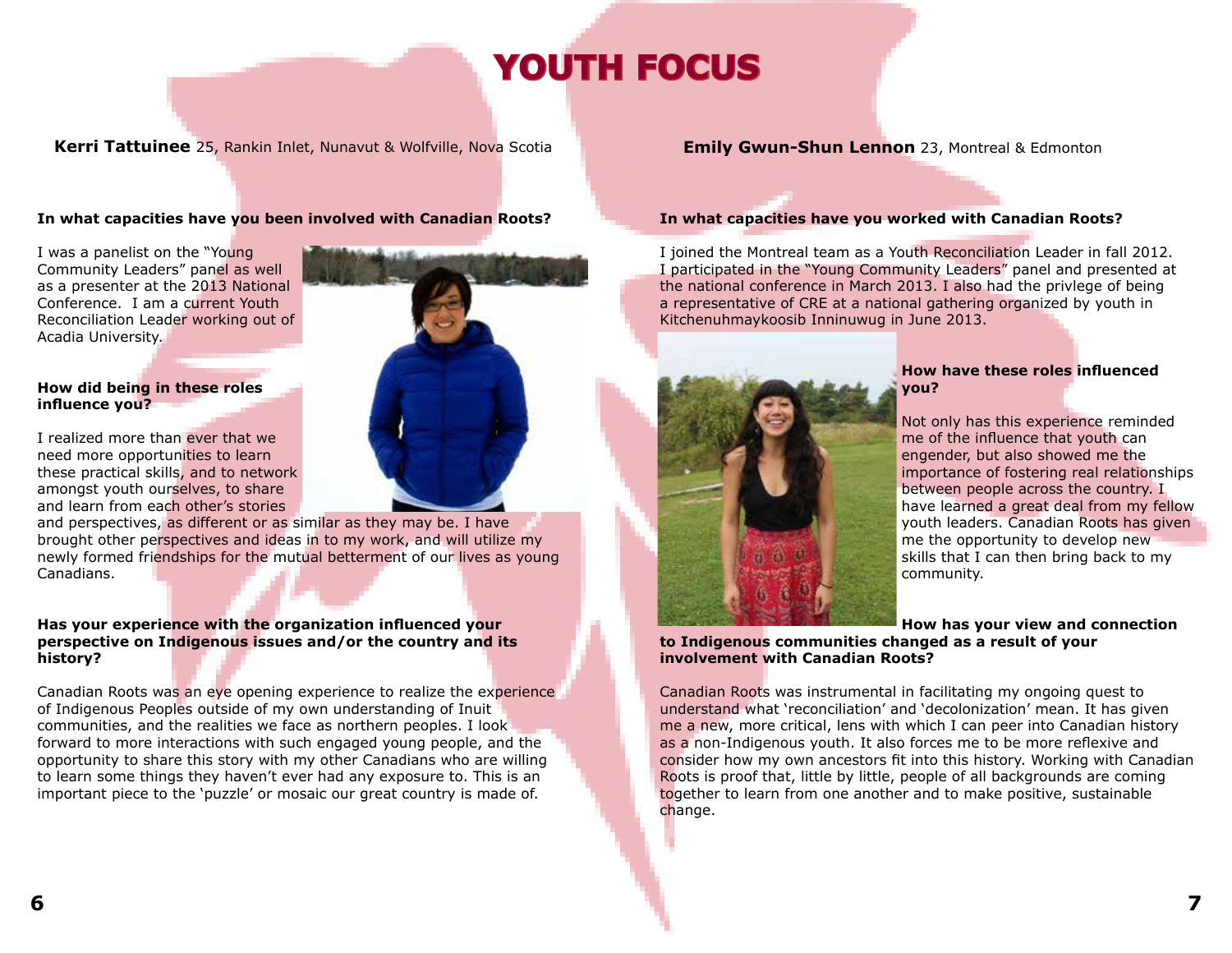#### **Exchanges: "Exploring our own backyard**

Canada through in-depth and hands-on experiences, immersed within the historical and contemporary contexts that shape everyday Indigenous lives. Exchanges range from 5 days to 3 weeks and each program differs; some have a focus on camping and canoeing while others focus on health services or other themes. Exchanges emphasize personal growth and leadership development through individual and group learning, and personal reflection facilitated by group leaders and educators from each community.

CRE creates a diverse team of youth whereby half of the youth are from First Nations, Inuit or Métis backgrounds and the other half of the group from non-Indigenous backgrounds. Exchanges are instrumental in allowing youth from different backgrounds to develop friendships and cultivate a better understanding of the diversity of Canada. To date, CRE has offered 27 exchanges with the goal of having programs in every province and territory in the near future.

#### **Algonquin Park - Silver Lake Pow Wow Exchange**

Where: Algonquin Park and Silver Lake

When: August 2012 and August 2013

During this week long canoe and Pow Wow educational program, participants spend time with the Algonquin People of Silver Lake. The exchange includes daily sunrise and sunset ceremonies and daily sharing circles. One of the highlights is staying in Algonquin Park with Nokomis Jane who provides daily teachings including a guided nature walk through the park where participants learn more about traditional medicines, Algonquin history and take part in a full moon ceremony. The second half of this exchange typically concludes with the group volunteering at the Silver Lake Pow Wow where they have an opportunity to meet many amazing community members and learn more about the history and contemporary issues in the region.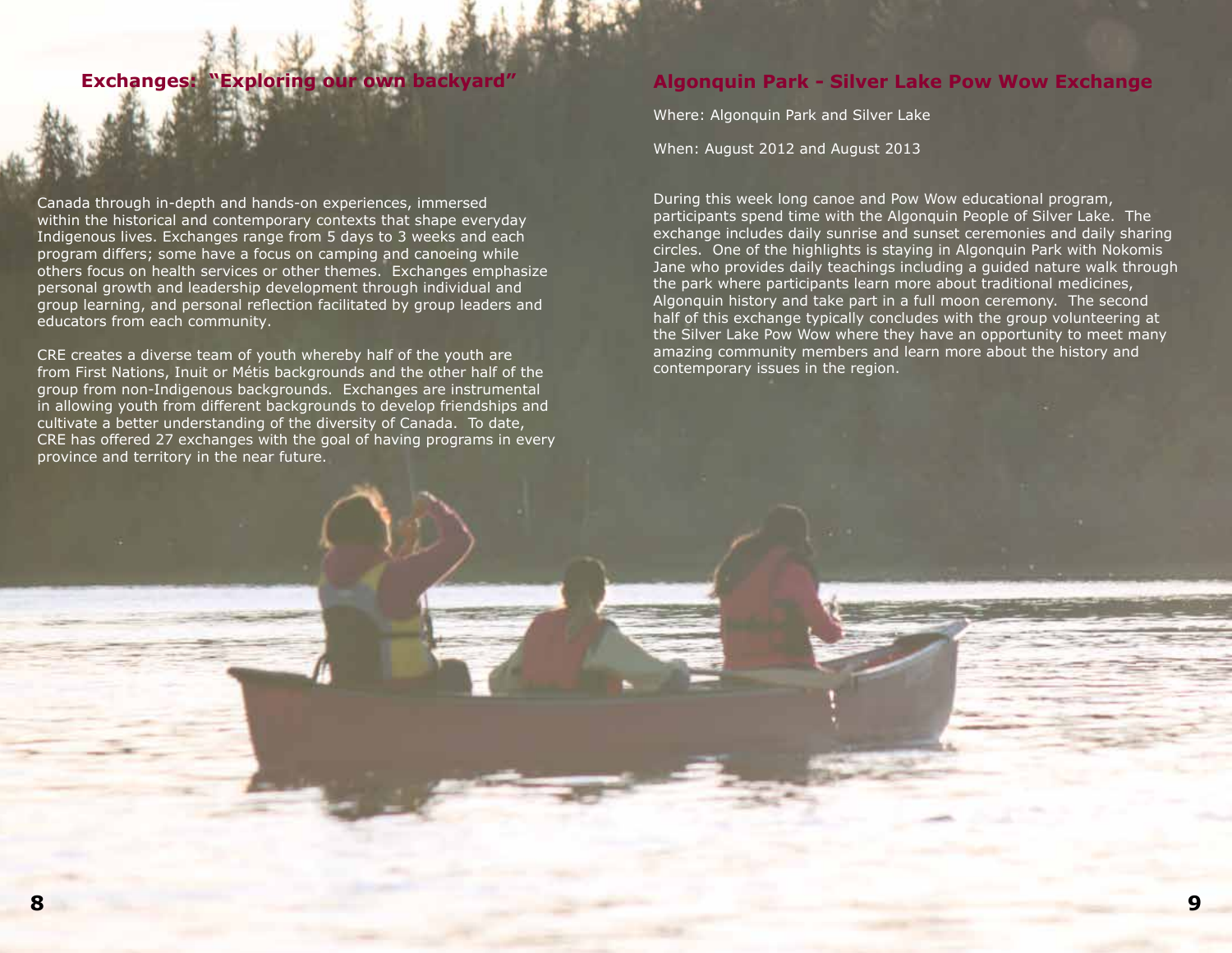![](_page_7_Picture_0.jpeg)

#### **Interactive Workshops: "Educating and understanding – youth to youth"**

Canadian Roots delivers youth-led workshops that raise awareness of Indigenous history, culture and current realities. In 2012, CRE launched the Youth Reconciliation Initiative involving 18 youth. This initiative was expanded to include 26 youth facilitators in 9 different communities. We currently have active teams in Vancouver Area, Saskatoon, Toronto Area, Winnipeg, London, Montreal Area, Arviat (Nunavut), Kuujjuaq and Wolfville (Nova Scotia). We are currently in the process of adding additional teams in Northern Ontario before year's end and are continually looking to support new teams of youth in different communities across Canada.

Youth teams are trained with a focus on reconciliation and conflict resolution and ways youth from First Nations, Inuit and Métis communities can make connections and linkages with other cultural communities.

Workshops are facilitated by Indigenous and non-Indigenous youth and help participants to dispel stereotypes and deepen their knowledge of the history including the struggles and triumphs of Indigenous peoples and other diverese communities across Canada.

#### **Canadian Roots Exchange: 1st National Youth Conference: March 22-24, 2013**

Oskayak High School, Saskatoon, Saskatchewan

Facilitated by youth for youth, 90 participants from 9 provinces and territories attended CRE's first national conference held at Oskayak (meaning "young person" in Cree language) High School, a school grounded in Cree education.

The conference allowed participants to gather and dispel stereotypes, resolve conflicts and develop national youth networks.

Some workshop topics included: Challenging stigma related to mental health and addictions, Culturally relevant story telling, Building bridges between Indigenous and newcomer youth, and Arts-based Reconciliation through spoken word and drawing.

We are excited to return to hold our second National Youth Conference at Oskayak High School from March 26-28, 2014. You can contribute attending, presenting or being a sponsor for our national conference! Please visit our website to find out details about upcoming conferences.

![](_page_7_Picture_11.jpeg)

![](_page_7_Picture_12.jpeg)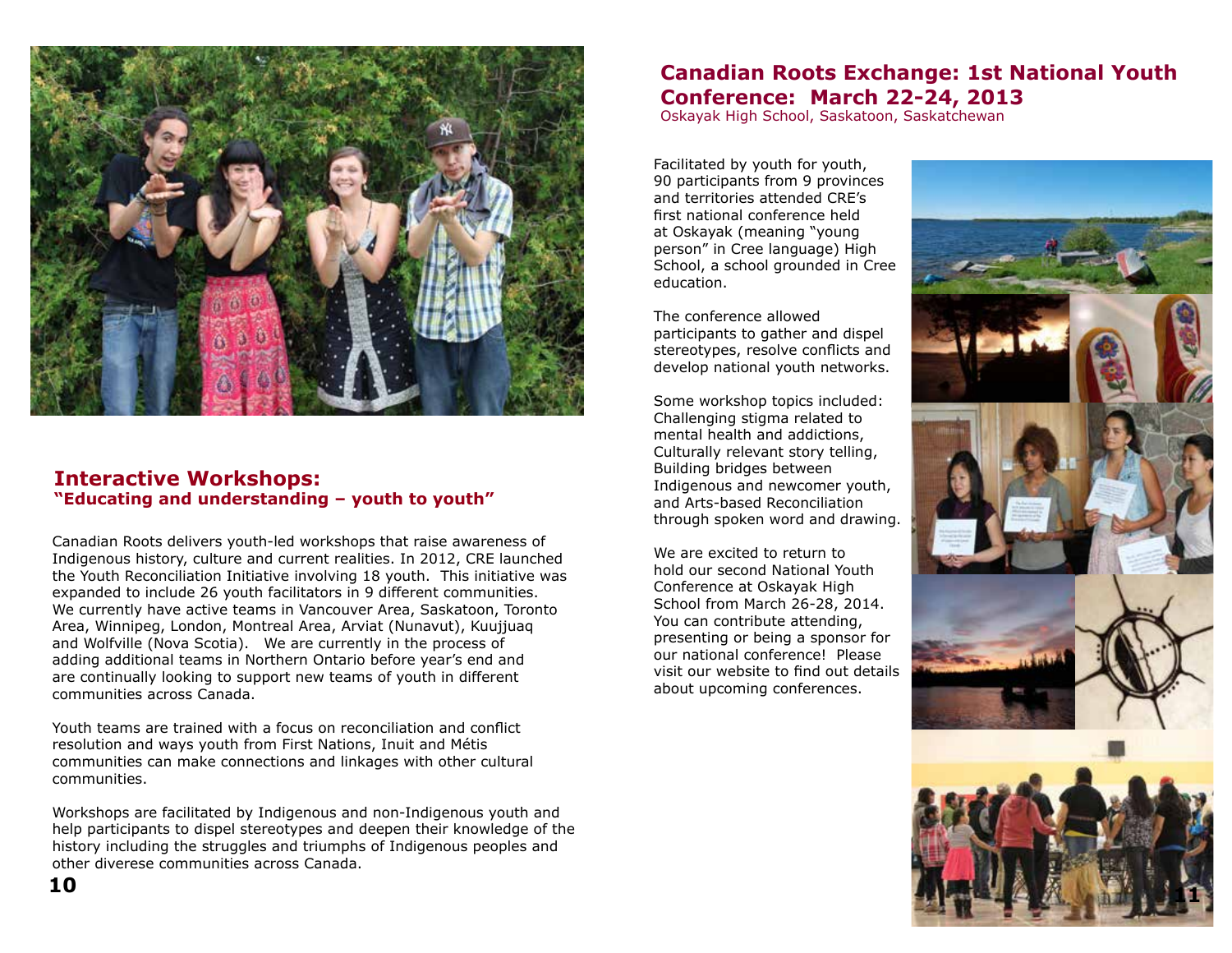#### **Conferences and Gatherings: "Uniting youth to create dialogue"**

![](_page_8_Picture_1.jpeg)

![](_page_8_Picture_2.jpeg)

![](_page_8_Picture_3.jpeg)

Conferences and gatherings allow youth to participate in meaningful dialogue and cultural traditions. Ranging from one to three days, these gatherings provide a space for youth to further develop understanding of Canada's First Peoples and each other.

In June 2012, CRE organized the youth component of the Truth and Reconciliation Commission in Toronto called "The Meeting Place". Youth from Ontario and Quebec participated in 2 days of training and reconciliation sessions with the CRE Chair, Elders and Educators. A short film capturing the learnings of the youth participants and their messages of hope was shared with the survivors of the Government Run Residential School System.

In March 2013, CRE organized a full day youth gathering in Akwesasne, facilitated by a leadership team comprised of youth from Ottawa and Akwesasne. Indigenous and non-Indigenous youth living in Ottawa engaged in dialogue with Mohawk youth in Akwesasne for a day of educational, cultural and recreational activities. Speakers and activities explored cultural identity, history and there were cultural performances such as jingle dancers, drummers and a young hip-hop artist from a nearby Indigenous community.

![](_page_8_Picture_7.jpeg)

#### **Community Events – "Learning together"**

Indigenous Bus Tour of Toronto Film screenings

CRE has organized the Indigenous Bus Tour of Toronto through the Native Canadian Centre of Toronto. The guided tour includes visits to Indigenous sites of significance in Toronto and provides youth with a background of Indigenous history in Toronto. The tour enables participants to be more aware of the history behind street names and sites that they may pass by everyday without realizing their significance.

CRE has screened films for community members including: "3rd World Canada" by Andrée Cazabon,"Life on the Reserve" by Graham Shonfield, and "Reel Injun" by Neil Diamond. The discussions that follow are a key component to facilitate dialogue. Audience members are encouraged to share their thoughts on the subject explored. The discussions also allow youth to be made aware of different projects, events and ways to get involved in their own communities.

![](_page_8_Picture_12.jpeg)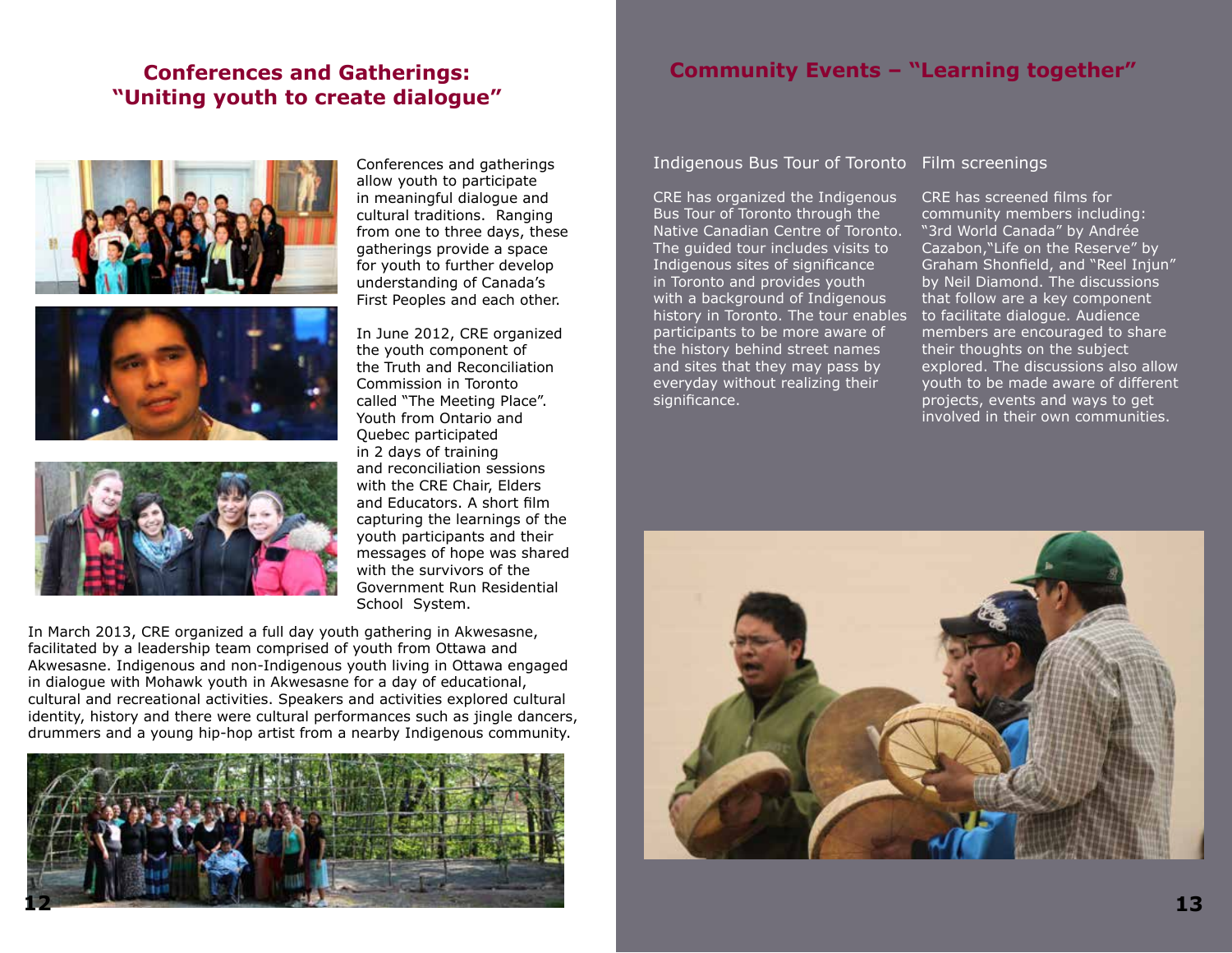#### **OUR TEAM**

#### **Staff (2013)**

Candice Jacko, *Administrative Officer* vibhor garg, *Executive Director* Alysha Li, Summer Intern 2013 Rose Goulais (until April 2013) Sasha Chabot-Gaspé (until April 2013) Justin Wiebe

#### **Youth Reconciliation Leaders & Facilitators (2012-present)**

Ali Barnaby Alysha Li Angela Salamanca April Domingo Celina Nahanni Courtney Wemigwans Emily Gwun-Shun Lennon Graham Shonfield Hala Sayed Holly Laforge Innah Gaspar Ivan Arturo Escobar Jaya Bordeleau-Cass Joey Shaw Jordan Omand Kanentakwas David Kerri Tattuinee Latisha Cairo Reddick Maryam Russel Mercedes Peters Nicole Wemigwans Olivia Ikey Shayne Martell Suzy Kauki Watt Tamara Pokrupa-Nahanni Taylor Sugar Tristan Martell Tessa Terbasket Weyni Abraha Widia Larivière

#### **Board of Directors (2013)**

Dr. Cynthia Wesley-Esquimaux Diana Pirri Judith Rae Evan Chamakese David Berkal (until July 2013) Joseph Morrison (until July 2013) Karen Isaacs (until February 2013)

#### **Exchange Leaders (2013)**

Celina Nahanni Justin Leigh Struss Kevin Dreaver Lynzii Taibossigai

#### **Founding Members (2008)**

Dr. Cynthia Wesley-Esquimaux David Berkal Ronan Macparland

University of Toronto University of Toronto - First Nation House University of Toronto - Factor-Inwentash Faculty of Social Work Department of Canadian Heritage Miziwe Biik Aboriginal Employment & Training Laidlaw Foundation Olthuis Kleer Townshend LLP Children and Youth in Challenging Contexts (Dalhousie) City of Toronto Truth and Reconciliation Commission of Canada University of Western Ontario - Indigenous Student Services University of Western Ontario - Ivey Business School

![](_page_9_Picture_12.jpeg)

#### **ACTIVE COMMUNITIES & COMMUNITY PARTNERS**

Garden River First Nation Kuujjuaq, Quebec London, Ontario Mishkeegogamang First Nation M'Chigeeng First Nation Montreal, Quebec Moose Cree First Nation Saskatoon, Saskatchewan Serpent River First Nation Shingwauk Kinoomaage Gamig Six Nations on the River Grand Thunder Bay, Ontario Toronto, Ontario Vancouver - Coast Salish, British Columbia Winnipeg, Manitoba Wolfville, Nova Scotia

# Holly Laforge

#### **OUR SUPPORTERS**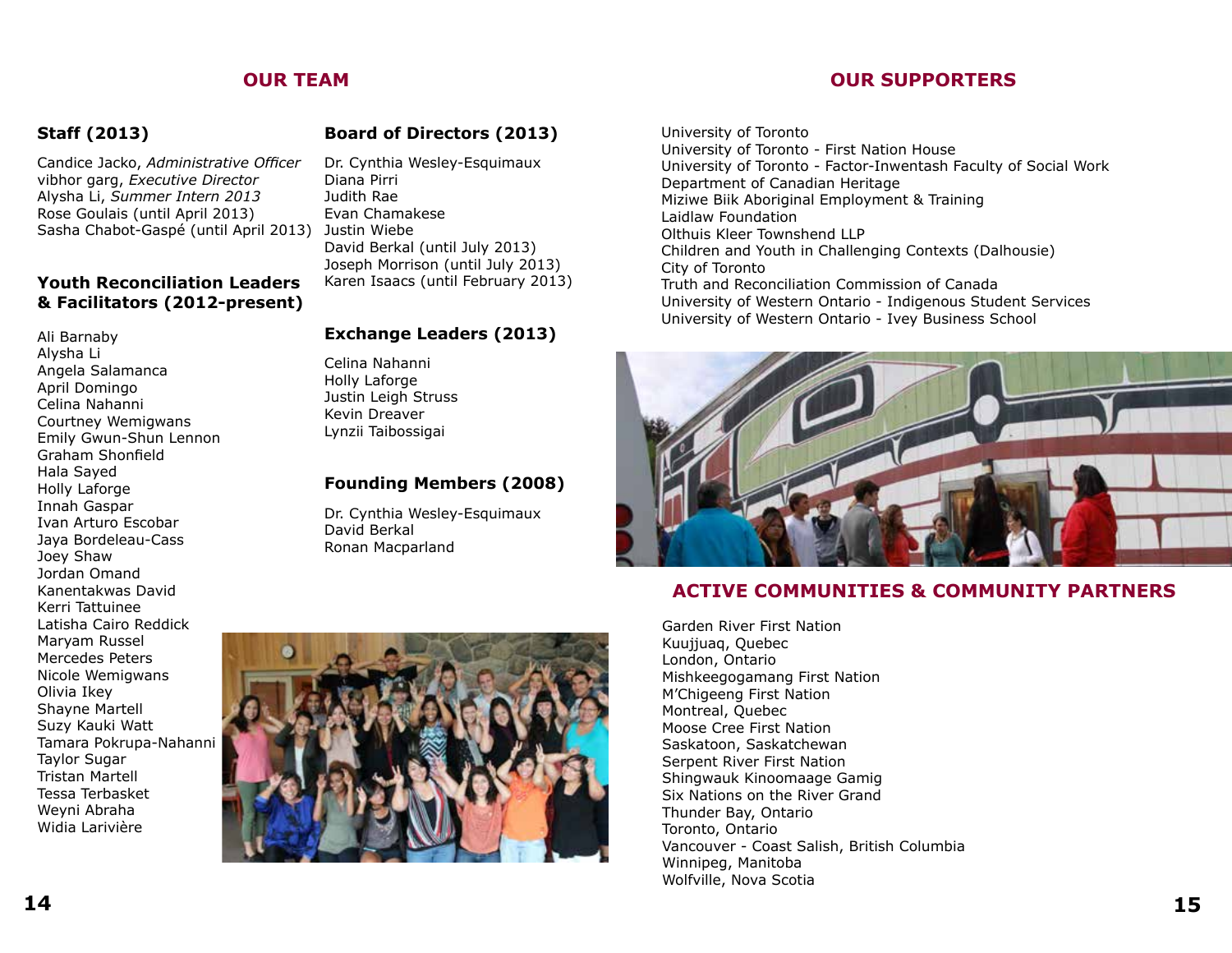### **AUDITED FINANCIAL STATEMENTS**

Æ.

#### **STATEMENT OF FINANCIAL POSITION AS AT MARCH 31, 2013**

| <b>ASSETS</b>                                                                                         |                                                 |
|-------------------------------------------------------------------------------------------------------|-------------------------------------------------|
| Current assets<br>Cash<br>Guaranteed investment certificates<br>Amounts receivable<br>HST recoverable | \$8,476<br>7,525<br>46,997<br>4,841<br>\$67,839 |
| <b>LIABILITIES AND NET ASSETS</b>                                                                     |                                                 |
| Current liabilities<br>Accounts payable and accrued liabilities<br>Deferred revenue                   | \$16,029<br>5,000<br>21,029                     |
| Net assets                                                                                            | 46,810                                          |
|                                                                                                       | \$67,839                                        |

![](_page_10_Picture_3.jpeg)

![](_page_10_Picture_4.jpeg)

| STATEMENT OF OPERATIONS AND CHANGES IN |  |
|----------------------------------------|--|
| <b>NET ASSETS</b>                      |  |
| FOR THE YEAR ENDED MARCH 31, 2013      |  |

| <b>REVENUE</b><br>Grants<br>Earned income<br>Contributed materials and services<br>Donations<br>Interest | \$227,299<br>48,619<br>44,734<br>33,791<br>177<br>\$354,620 |
|----------------------------------------------------------------------------------------------------------|-------------------------------------------------------------|
| <b>EXPENSES</b>                                                                                          |                                                             |
| Personnel                                                                                                | \$126,081                                                   |
| Participant travel and accommodation                                                                     | 75,702                                                      |
| Program                                                                                                  | 51,500                                                      |
| Rent                                                                                                     | 27,360                                                      |
| Documentary production                                                                                   | 16,262                                                      |
| Honoraria                                                                                                | 16,235                                                      |
| Office and general                                                                                       | 10,397                                                      |
| Staff travel and accommodation                                                                           | 7,598                                                       |
| Website                                                                                                  | 3,470                                                       |
| Professional fees                                                                                        | 2,750                                                       |
| Insurance                                                                                                | 2,230                                                       |
|                                                                                                          | 339,585                                                     |
| <b>EXCESS OF REVENUE OVER</b>                                                                            |                                                             |
| <b>EXPENSES FOR THE YEAR</b>                                                                             | 15,035                                                      |
| Net assets, beginning of year                                                                            | 31,775                                                      |
| <b>NET ASSETS, END OF YEAR</b>                                                                           | \$46,810                                                    |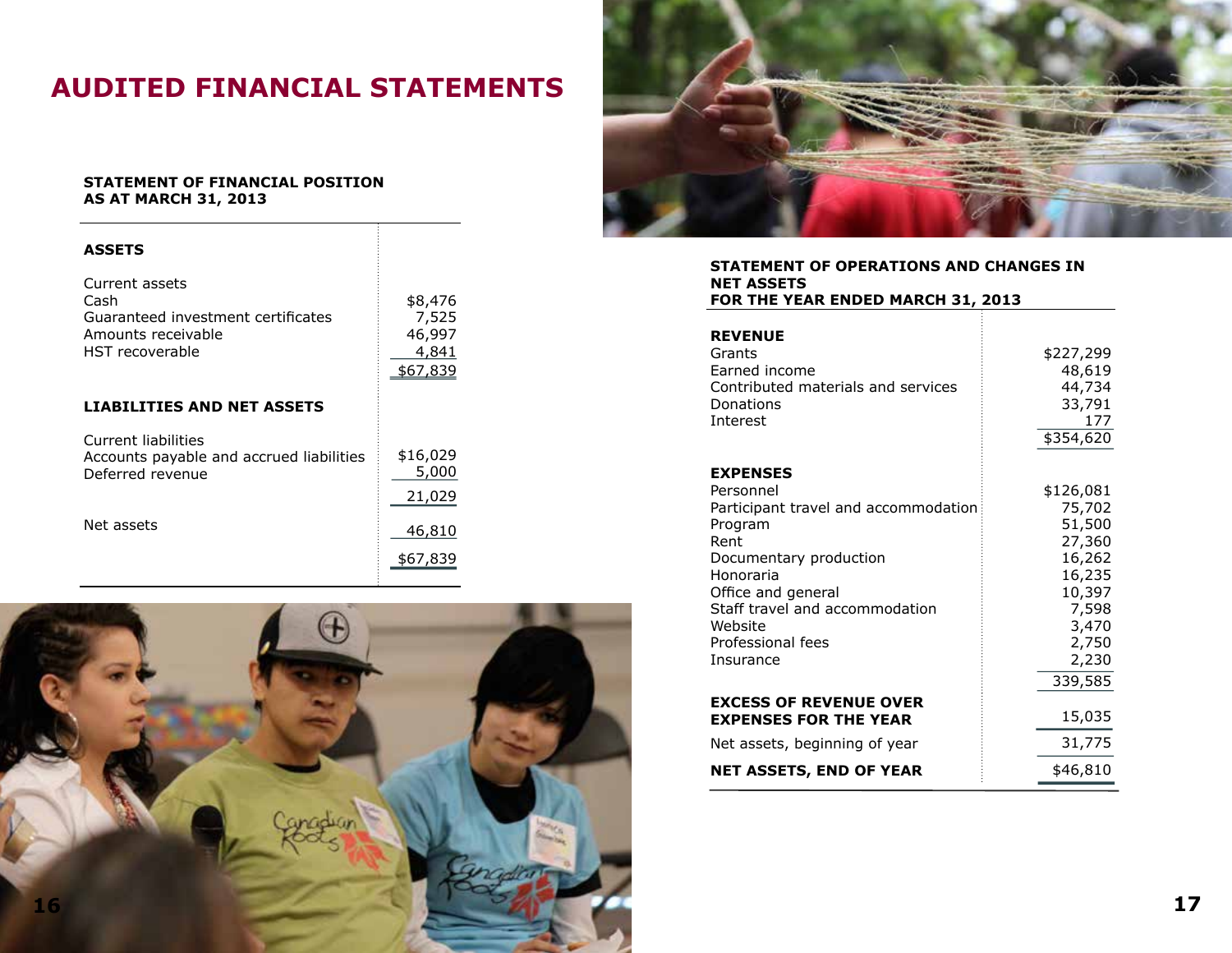## **LOOKING FORWA**

#### **HOW YOU CAN HELP US**

#### **Partner with us**

We are committed to working with organizations large and small to reach youth in communities across Canada. You can also request a CRE team to come into your school or work with your group. Sessions can be tailored to your needs. If you believe in what we do and see an opportunity to collaborate, get in touch with us!

#### **Spread the word**

Tell a friend about what we do. Share our films "Shielded Minds" and "Journey to Oz". Invite CRE to do a workshop. Attend a community event. Get informed. Start the dialogue!

#### **CRE's STRATEGIC VISION**

- Continue to increase youth leadership capacity by expanding our Youth Reconciliation Initiative to more communities. CRE is currently preparing to expand in Northern Ontario by before 2014
- CRE will strengthen relationships with its existing communities and continue to offer exchanges and include youth in other CRE activities
- Increase Intergenerational Community Events led by youth in communities across the country
- Programming will continue to focus on four core activities: exchanges, workshops, Intergenerational Community Events and gatherings and conferences
- Engage younger youth through workshops in elementary schools
- Look for opportunities to expand programming to Quebec

#### **Donate to Canadian Roots Exchange**

CRE is now a registered charity and can issue a tax receipt for eligible donations. Donations can be made by credit card through our website. Donations help support our work and provide more opportunities for youth. You can also donate Aeroplan miles which are used to provide program opportunities to youth from more distant communities who otherwise would not be able to participate. More details and links to make either cash or Aeroplan donations to CRE are provided on our website.

![](_page_11_Picture_17.jpeg)